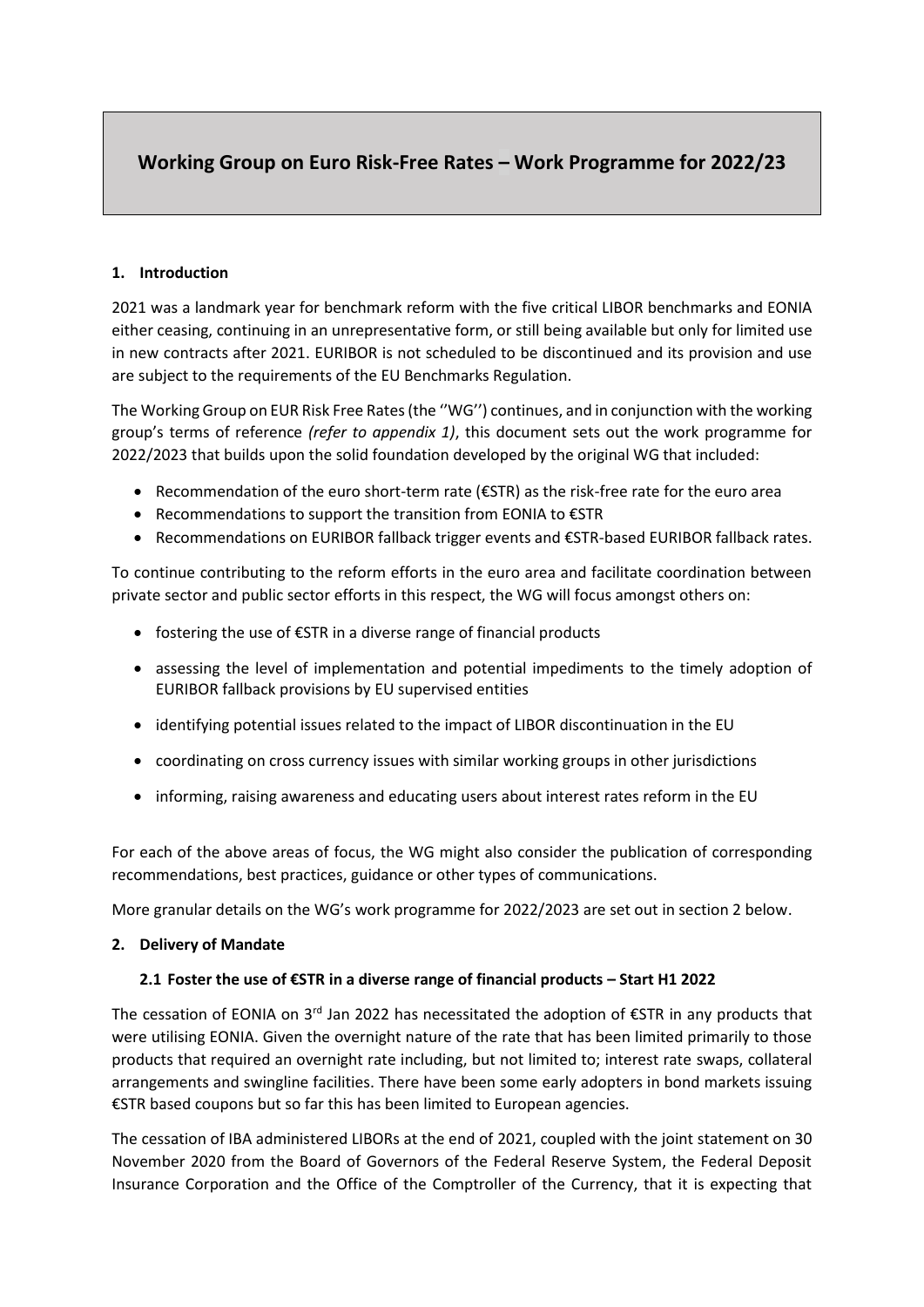market participants do not enter into new USD LIBOR contracts from 1 Jan 2022, have provided impetus for the adoption of €STR into contracts, particularly for multi-currency transactions. For example; the EUR vs USD cross-currency swap market now trades SOFR vs €STR in addition to positive developments in the trading volumes of €STR based interest rate swaps.

An increased use of €STR in financial products in 2022 will be beneficial to further develop liquidity of derivatives products referencing €STR, which will also support the publication of a forward-looking term rate based on €STR to be used for fallback provision.

The working group will assess whether the preparation and communication of standard market practice and associated technical requirements to support new business in €STR is required. In addition, the working group will assess whether the build out of market infrastructure to support a broader range of financial products (including loans, bonds and derivatives) is appropriate or required.

# **2.2 Assess the availability of Euribor fallback rates to be published by one or more administrator – Start H1 2022**

Some administrators already provide or are considering providing EURIBOR fallback rates. For example, an €STR based credit adjustment spread for EURIBOR is already available based on the median 5 year spread difference between EURIBOR and €STR compounded in arrears for each reference rate.

Following-up on the call for expression of interest in October 2019, take stock of developments in the meantime and reach out to administrators or index providers and request a status update on work already performed to support forward looking €STR term rates for adoption of fallbacks aiming to initiate and conclude the process in 2022.

Assess whether other initiatives are needed in relation to the Credit Adjustment Spread and/or all-in rate, for instance to launch a renewed call for expression of interest.

# **2.3 Identify impediments to the timely adoption of Euribor fallback provisions and make recommendations to overcome them – Start H1 2022**

Assess progress on implementation of WG Euribor fallback recommendations.

Perform lessons learnt analysis on LIBOR settings ceasing on 31 December 2021 to inform further actions on how to facilitate the implementation of EURIBOR fallback recommendations published in May 2021. Distil actions into WG recommendations to progress adoption.

Consider publication of refined WG recommendations.

# **2.4 Identify potential issues related to the discontinuation of USD LIBOR in the EU and recommend viable solutions – Start H2 2022**

Undertake a read-across analysis from US market practice as it evolves to ensure viability of USD LIBOR transition in the European Union. Determine next steps and actions.

Furthermore, determine potential financial stability risk arising from USD LIBOR cessation on 30<sup>th</sup> June 2023 and agree mitigating actions.

Determine the risks associated with the cessation of synthetic LIBOR settings in the EU and propose solutions.

## **2.5 Coordinate with RFR Working Groups in other jurisdictions - Start H1 2022**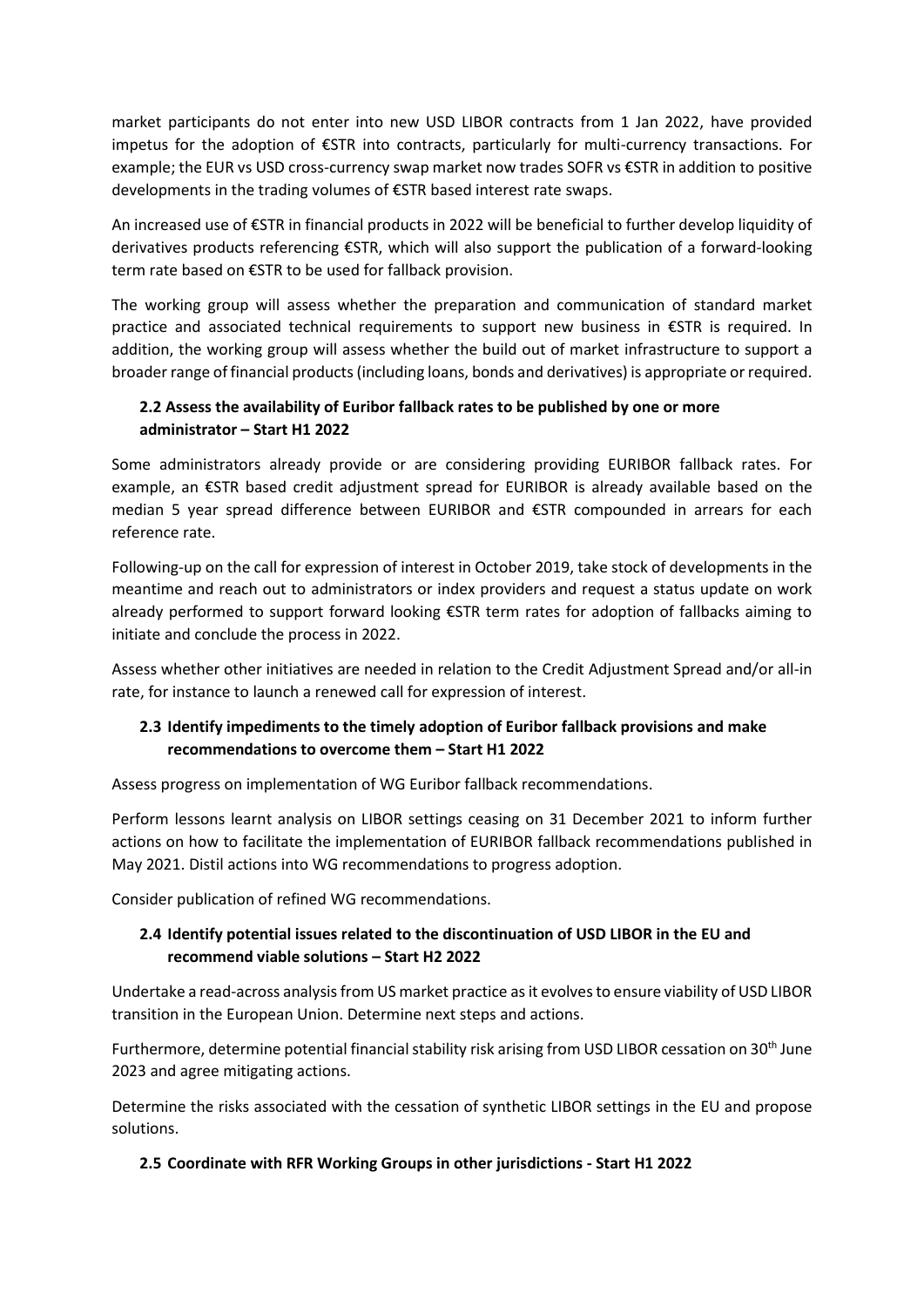Consider use of benchmarks across different jurisdictions with different regulatory frameworks and different cessation dates or terms of use and coordinate solutions with other RFR Working Groups.

### **3. Facilitation**

To deliver the 2022/2023 book of work the WG will use the following methods:

- Formation of subgroups/taskforces when dealing with the most technical issues
- Engagement with industry bodies where beneficial
- Conducting surveys across members, public consultations
- Information Provision through newsletter, market practice guidelines, case studies and supporting technical documents as required.

#### **4. Conclusion**

Whilst firms have completed their transition after the first material cessation milestones at the end of 2021, it is important to recognise the necessity for continued progress in the benchmark reform across the European Union over the coming years.

The WG work plan takes into account market participants' obligation to comply with Article 28(2) of th[e EU Benchmarks Regulation,](https://eur-lex.europa.eu/legal-content/EN/TXT/PDF/?uri=CELEX:02016R1011-20220101&from=EN) regarding contingency plans in case a benchmark materially changes or ceases to be provided.

In addition to the aforementioned regulatory obligations, in facilitating the use of RFR and the adoption of EURIBOR fallback provision, the work of the WG would also contribute to mitigating risks to financial stability and orderly markets in the EU as well as consumer protection.

#### **Appendix 1 – Important Links**

Terms of Reference-

[https://www.esma.europa.eu/sites/default/files/library/eur\\_rfr\\_wg\\_tor.pdf](https://www.esma.europa.eu/sites/default/files/library/eur_rfr_wg_tor.pdf)

Recommendations by the WG on EURIBOR fallback trigger events and €STR-based EURIBOR fallback rates

[https://www.ecb.europa.eu/pub/pdf/other/ecb.recommendationsEURIBORfallbacktriggereventsand](https://www.ecb.europa.eu/pub/pdf/other/ecb.recommendationsEURIBORfallbacktriggereventsandESTR.202105~9e859b5aa7.en.pdf) [ESTR.202105~9e859b5aa7.en.pdf](https://www.ecb.europa.eu/pub/pdf/other/ecb.recommendationsEURIBORfallbacktriggereventsandESTR.202105~9e859b5aa7.en.pdf)

#### **Appendix 2 – Schedule of Work Programme by Time Period**

|  | Reference:   Description: | Timeline: |                             |  |
|--|---------------------------|-----------|-----------------------------|--|
|  |                           |           | H1 2022   H2 2022   H1 2023 |  |